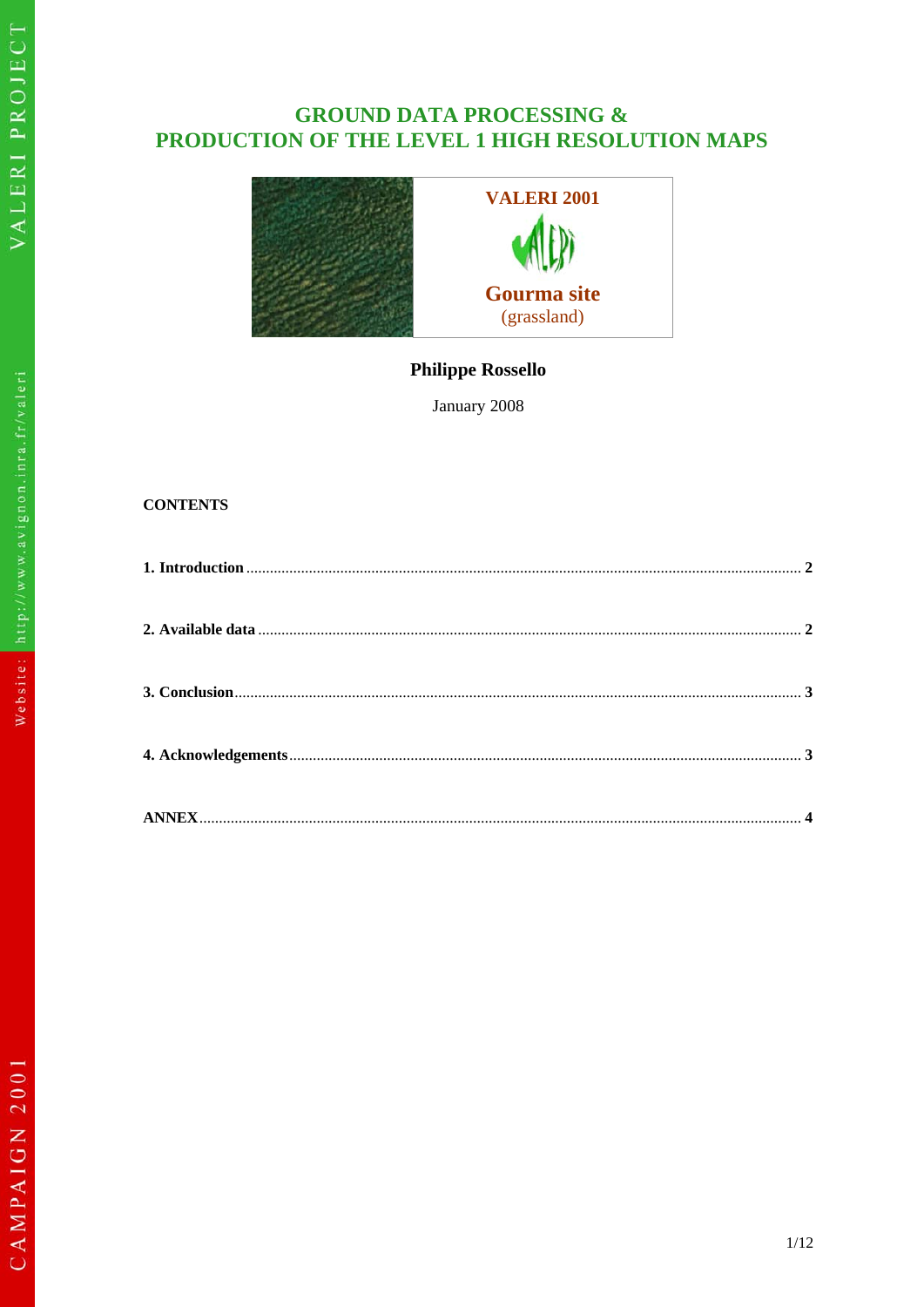

## **1. Introduction**

Within the framework of the VALERI project, the objective is the production of high resolution, level 1, biophysical variable maps. Level 1 map corresponds to the map derived from the determination of a transfer function between reflectance values of the satellite image acquired during or around the ground campaign, and biophysical variable measurements (LAI-2000 or hemispherical images). The spatial sampling of ground measurements consists in setting the minimum number of Elementary Sampling Units (ESU) at the optimal location to provide robust relationships between LAI and high resolution spatial images. An elementary sampling unit is made of 10 to 15 individual measurements. For information, the sampling protocol is available on the VALERI website: http://www.avignon.inra.fr/valeri/fic\_htm/methodology/main.php

Like in 2000, the ground campaign of Gourma site (annex or http://www.avignon.inra.fr/valeri) provided an "accurate estimation of 3 parameters characterising the vegetation layer, namely the herbaceous cover fraction (fCover), the herbage mass and the Leaf Area Index (LAI) at the scale of  $1 \times 1$  km cells". The methodology is described in the campaign report (annex or http://www.avignon.inra.fr/valeri). Note that the herbage mass variable is not taken in account in the VALERI project. In October 2001, LAI was estimated from herbage mass (Bm) and Specific Leaf Area (SLA) measurements while fCover from visual estimation of the vegetation cover fraction.

The Gourma site is located within the "sahelian zone, in the Malian Gourma. The landscape is characterised by "gently undulating dunes with a sand content of about 90%". The site coordinates are described in Table 1:

|                    | UTM 30, North,<br>$WGS-84$ (units = meters) |                 | Geographic Lat/Lon<br>$WGS-84$ (units = degrees) |               |
|--------------------|---------------------------------------------|-----------------|--------------------------------------------------|---------------|
|                    | Easting                                     | <b>Northing</b> | Lat.                                             | Lon.          |
| Upper left corner  | 653654.3890                                 | 1696268.3260    | 15.33844936                                      | -1.56860860   |
| Lower right corner | 656674.3890                                 | 1693248.3260    | 15.31097236                                      | $-1.54067118$ |
| Center             | 655164.3890                                 | 1694758.3260    | 15.32471123                                      | -1.55463898   |

**Table 1. Description of the site coordinates: they correspond to SPOT image coordinates.** 

## **2. Available data**

No satellite image was available during or around the ground campaign (28 September - 6 October 2001). However, the following figure shows that the Gourma site is homogeneous.



Figure. Google Earth image<sup>1</sup> over the Gourma site (3 x 3 km grid)

For each 1 x 1 km cell, the biophysical variable value was estimated (details in annex or on the VALERI website: http://www.avignon.inra.fr/valeri).

 $\frac{1}{1}$  no dated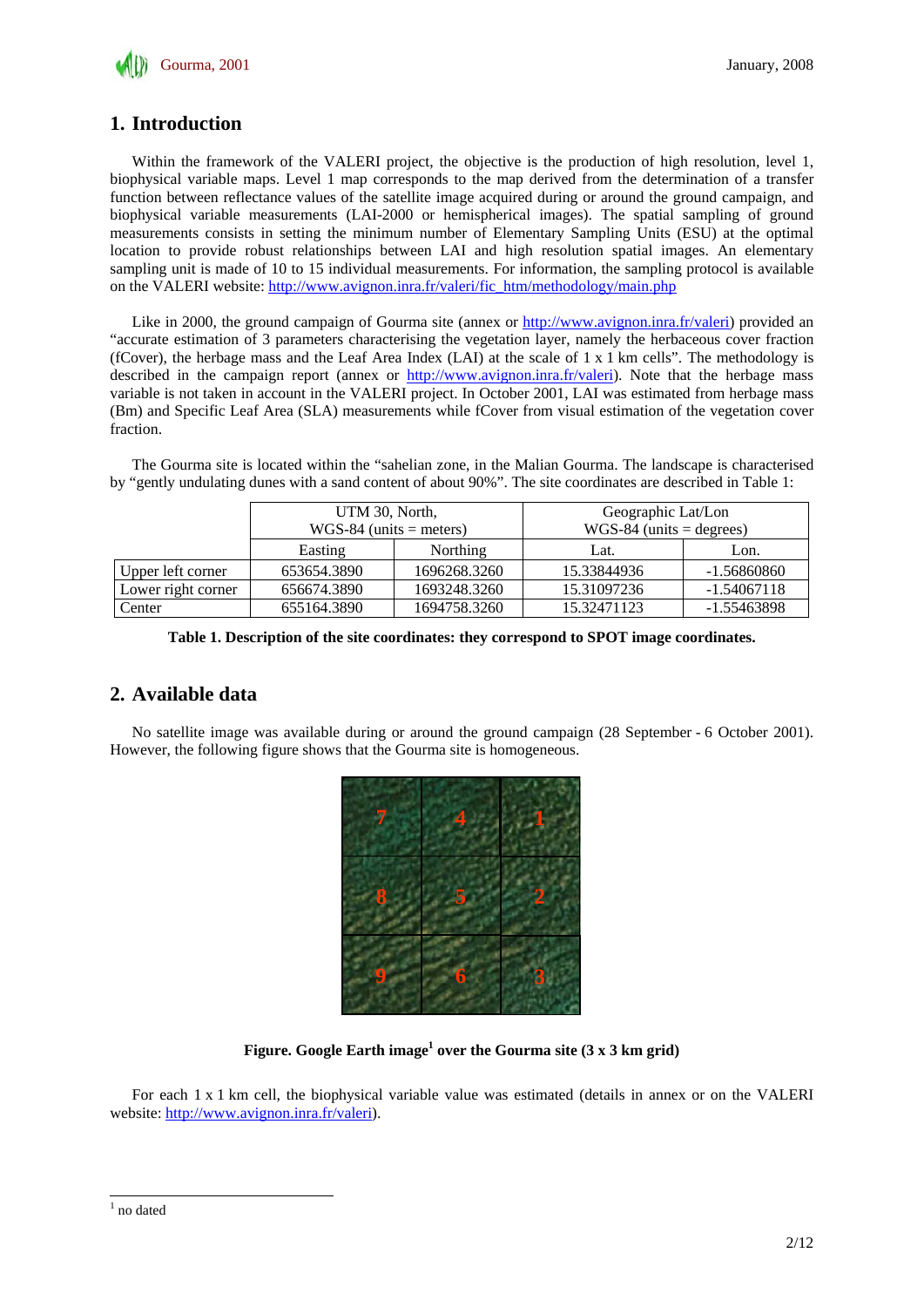

| Cell<br>(see figure) | Easting (m)<br>UTM 30 North,<br><b>WGS-84</b> | Northing (m)<br>UTM 30 North,<br><b>WGS-84</b> | LAI<br>LAI-2000 $(m^2/m^2)$ | fCover<br>LAI-2000 $(%$ |
|----------------------|-----------------------------------------------|------------------------------------------------|-----------------------------|-------------------------|
| 1                    | 656011                                        | 1695593                                        | 1.13                        | 12.2                    |
| 2                    | 656019                                        | 1694486                                        | 0.98                        | 10.9                    |
| 3                    | 656025                                        | 1693579                                        | 0.91                        | 10.3                    |
| 4                    | 655002                                        | 1695586                                        | 1.28                        | 14.2                    |
| 5                    | 655009                                        | 1694590                                        | 1.27                        | 13.9                    |
| 6                    | 655015                                        | 1693572                                        | 1.24                        | 13.7                    |
| 7                    | 654022                                        | 1695579                                        | 1.16                        | 12.4                    |
| 8                    | 654021                                        | 1694583                                        | 1.22                        | 13.2                    |
| 9                    | 654028                                        | 1693566                                        | 1.17                        | 12.6                    |
|                      |                                               | mean                                           | 1.15                        | 12.6                    |
|                      |                                               | std                                            | 0.12                        | 1.3                     |

The LAI and fCover data are described in Table 2:

#### **Table 2. Mean and standard deviation (std) values of the vegetation parameters for the 9 considered 1 x 1 km² cells.**

LAI varies from 0.91 to 1.28 and fCover from 10.3% (0.103) to 14.2% (0.142). As the site is homogeneous in terms of LAI, the average value of the biophysical variables seems representative. Therefore, even if the production of high resolution, level 1, biophysical variable maps is not possible because of the sampling protocol, the average of biophysical variable values at the scale of the Gourma site is proposed.

Following, the results over the whole of Gourma site:

|                   | ver |
|-------------------|-----|
| Gourma site, 2001 |     |

**Table 3. Average LAI and fCover values applied to the whole site for the two biophysical variables** 

#### **3. Conclusion**

The protocol sampling applied in 2001 was not allowing to produce high resolution, level 1, biophysical variable maps. However, the Gourma site is relatively homogeneous in terms of LAI. Moreover, the method used to estimate the biophysical variable values (LAI) at the scale of 1 x 1 km cells is consistent (annex or http://www.avignon.inra.fr/valeri). Therefore, the average biophysical variable values seem representative over the whole Gourma site. For more information, please read the campaign report which is very detailed.

#### **4. Acknowledgements**

We thank **Éric Mougin** (CESBIO), **Dembélé Fadiala** (IER), **Pierre Hiernaux** (ILRI).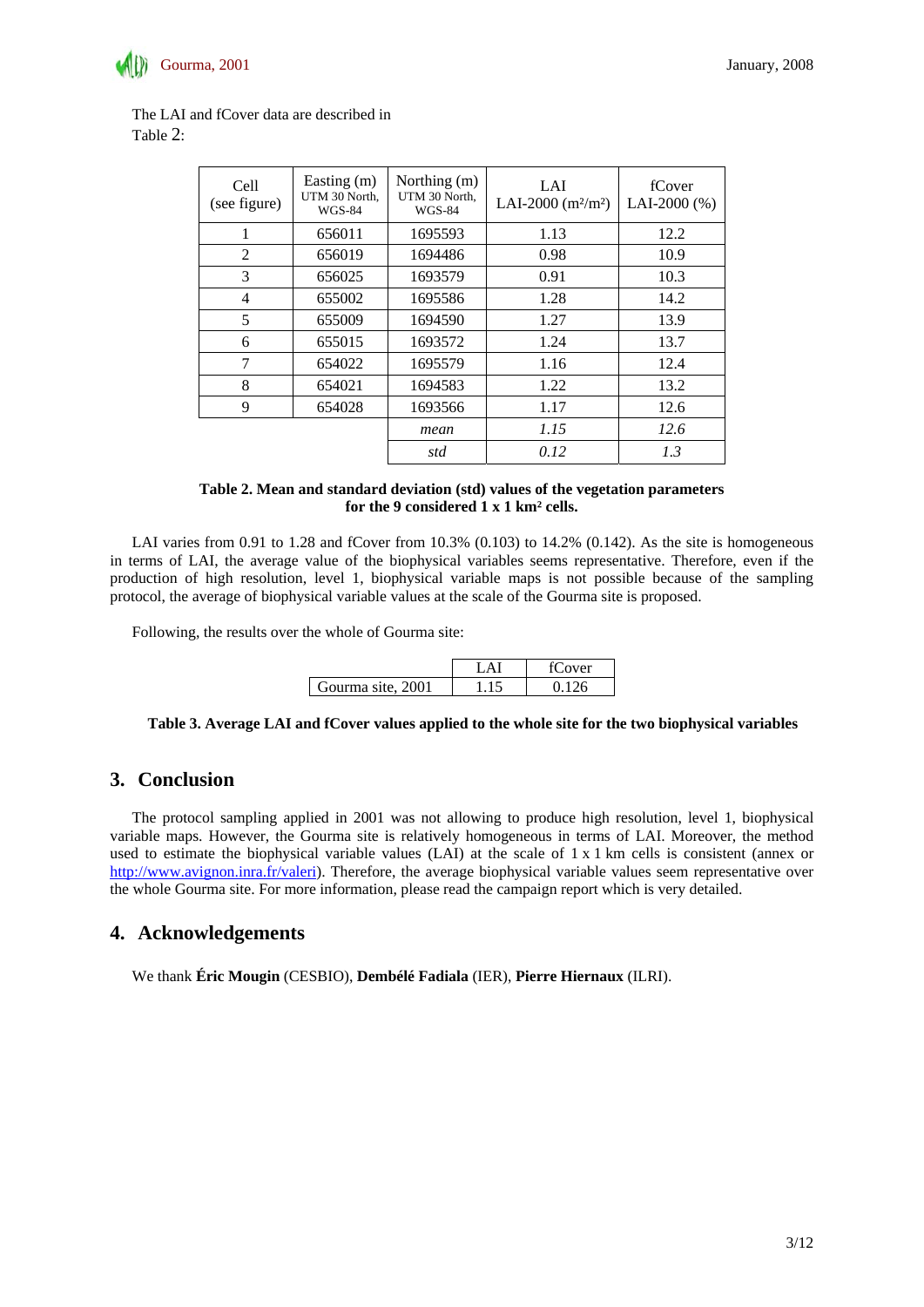

## **ANNEX**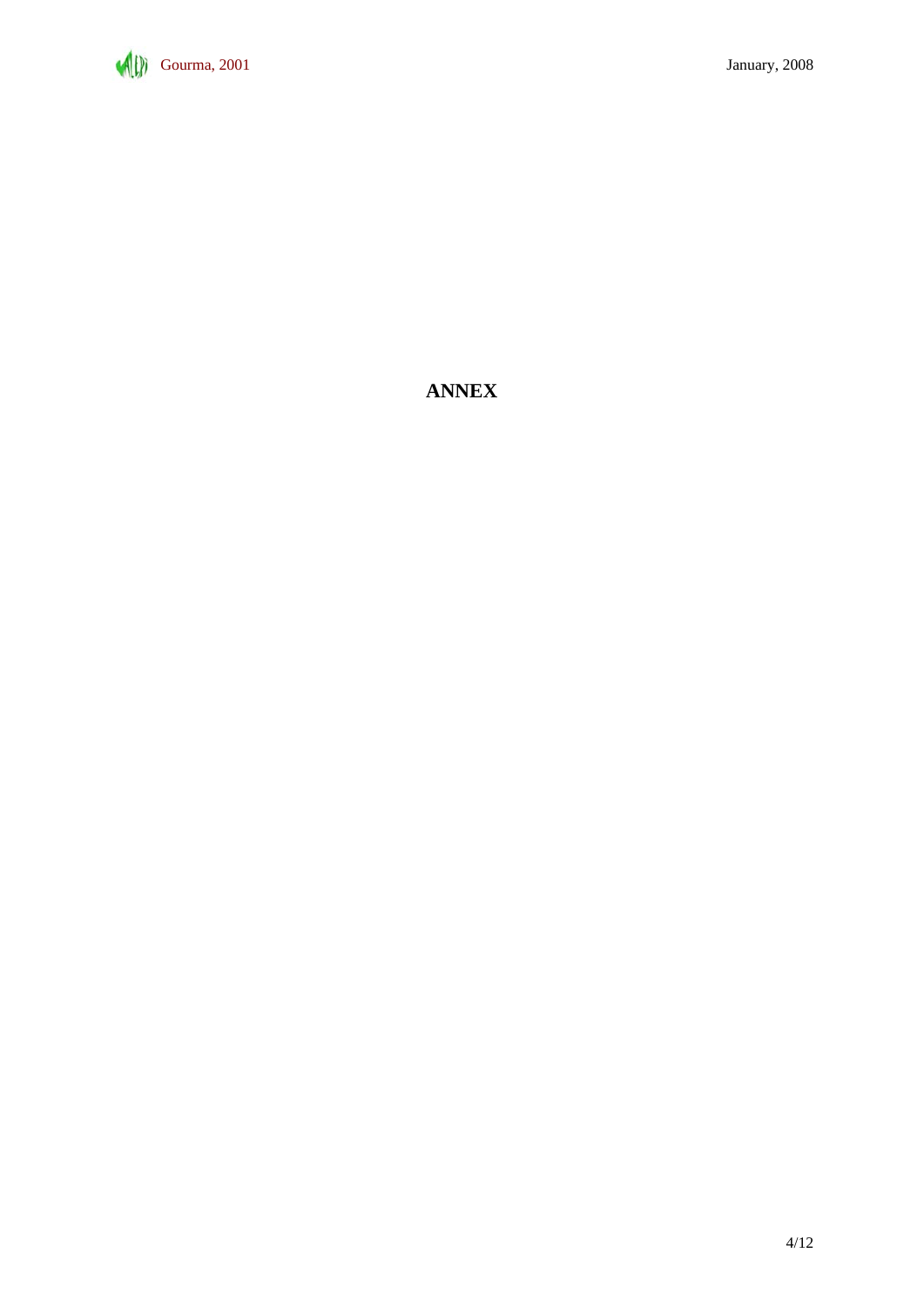

# **VALERI-2001 CAMPAIGN IN GOURMA (MALI)**



**Participants:** 

**Mougin Eric (CESBIO), Fadiala Dembélé (IER), Hiernaux Pierre (ILRI)** 

*September 28 - October 6, 2001*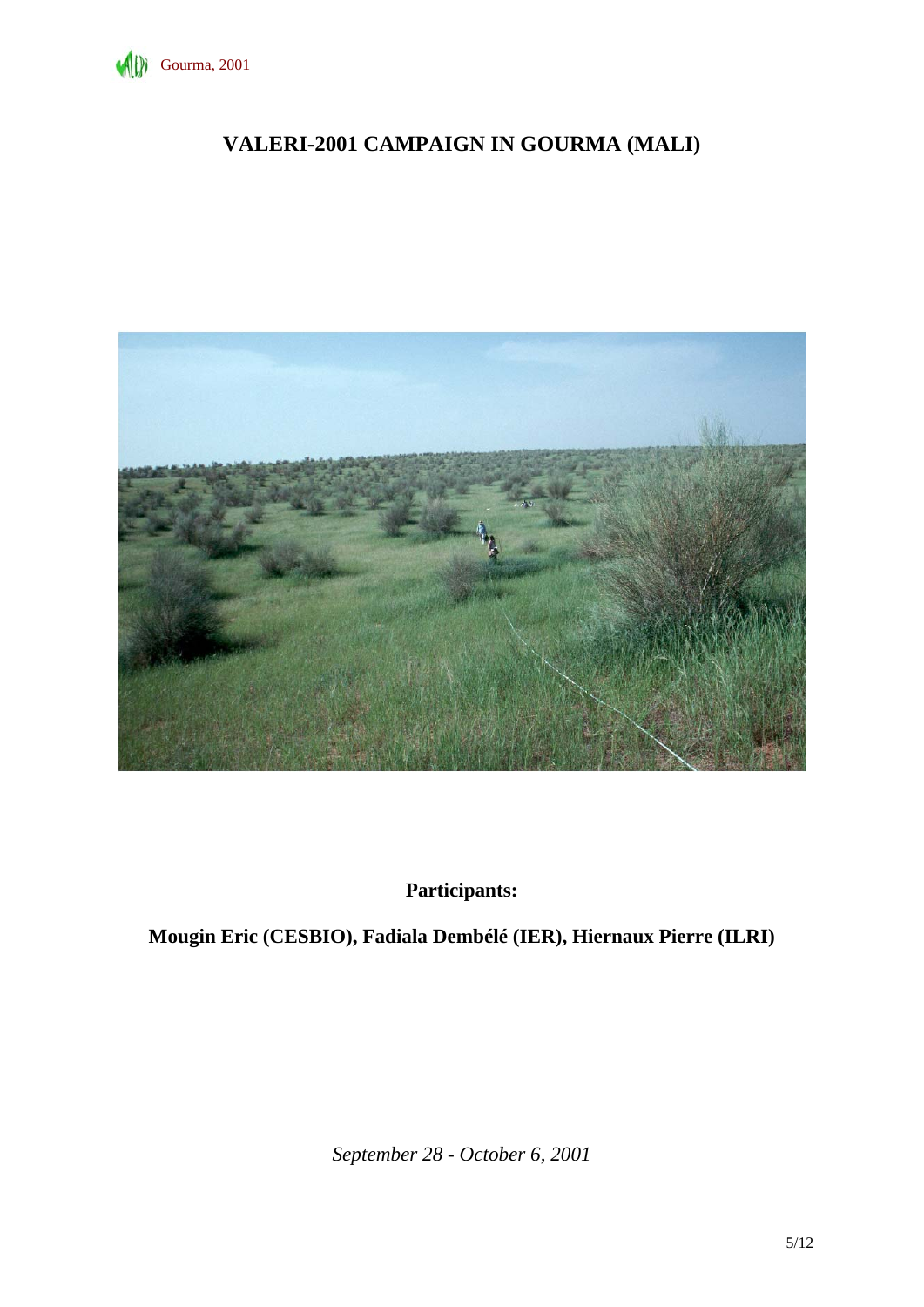

## **VALERI-2001 CAMPAIGN IN GOURMA (MALI)**

Due to administrative problems, it was not possible to reach the test site when the herbaceous cover was at its maximum of greenness that is by the end of August. The VALERI-2001 campaign only took place in the Gourma region at the beginning of the dry season from September 28 to October 6. At this date, the herbaceous layer was senescent since the last rainfalls were recorded 2 weeks earlier. Accordingly, measurements of the green foliage were not feasible. It means that neither LAI-meter measurements nor hemispherical photographs were acquired during this campaign. However, it was possible to use the sampling strategy that was developed during the 2000 campaign (*Mougin et al., 2000*) aimed at estimating the main vegetation characteristics : herbage mass, *LAI* and vegetation cover fraction *fcover*.

#### **Description of the test site**

The test site is located within the sahelian zone, in the Malian Gourma (Figure 1). The site corresponds to a 3 km x 3 km square whose the central co-ordinates is  $15^{\circ}19'23''$  N –  $1^{\circ}33'22''$  W. In this area, the landscape is characterised by gently undulating dunes with a sand content of about 90%.



**Figure 1: Localisation of the Gourma (Mali).** 

Within the test-site, the vegetation is usually sparse and principally composed of annual herbaceous species whose growth is mainly determined by the soil moisture regime which depends on the pattern of rainfall and on site geomorphology. Vegetation development starts after the first rains, in June or July, and unless the annual plants wilt before maturity by lack of rain, the senescence follows the fructification which matches with the end of the rainy season in September. The peak of the rainy season occurs in August. During the long dry season, there is no green vegetation apart from a few trees and shrubs.

Over the period 1984-2000, the mean annual rainfall is about 290 mm but is characterised by a strong interannual variation (Figure 2). The 1984 and 1999 years were the driest and the wettest seasons with a total amount of 95 mm and 582 mm, respectively. The 2001 rain season can be considered as an average year with a total amount of 310 mm close to the one measured during the 2000 season (292 mm).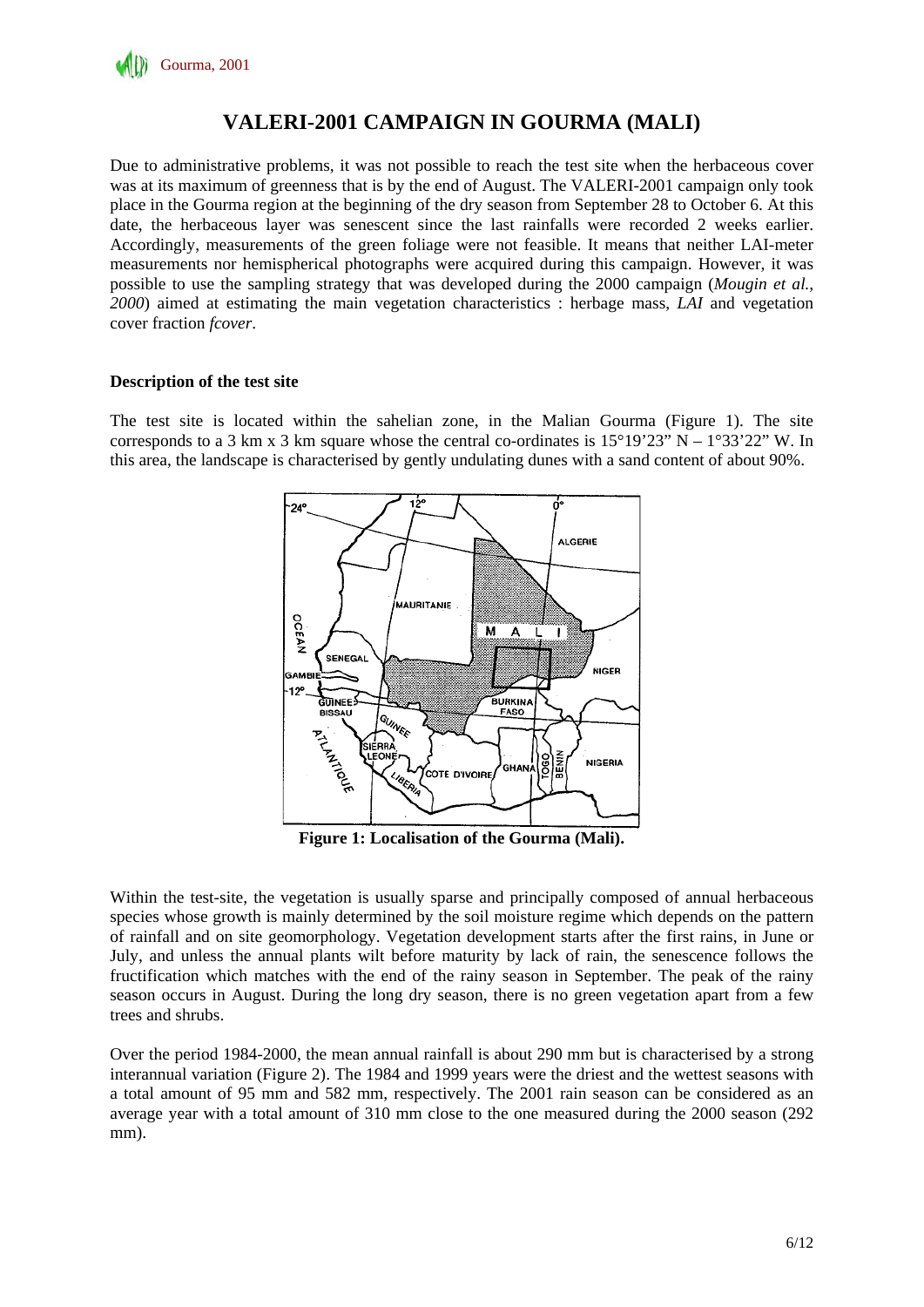



#### **Figure 2: Interannual variation of the annual rainfall for the period 1984-2001. The data were acquired by the meteorological station of Hombori, located at a few kilometres from the VALERI site.**

Similarly, changes in vegetation production accompany closely the interannual variation in rainfall. Over the period 1984-1999, the average herbaceous aboveground production, estimated by a measure at the end of the growing season, is about 99.4 g of dry matter per square meter (g DM m-2) with a coefficient of variation of about 44%. The corresponding maximum herbaceous cover fraction is about 11%. The herb layer is dominated by annual grasses (80% of the herb cover) with species such as *Aristida mutabilis*, *Cenchrus biflorus*, *Dactylotenium aegyptiaca*, *Tragus berteronianus* and *Schoenfeldia gracilis*. Besides, the average cover fraction of the woody plants canopy is smaller than 3%. Main tree species are *Leptadenia pyrotechnica*, *Acacia raddiana* and *Combretum glutinosum*.

The land surfaces of the Gourma consists of a mosaic of facets, each one characterised by distinctive combinations of landforms and soil types (*Diallo et al., 1999*). The soil type and the supply of moisture (mostly by rainfall) determine the edaphic conditions which are of crucial importance for plant growth. The selected VALERI test site is representative of vegetation formations on sandy soils which cover more than 50% of the whole Sahel.

## **Methodology**

The overall methodology was described in the VALERI-2000 campaign report (*Mougin et al., 2000*). The following strategy was adopted :

a) Firstly, we used a SPOT image in combination with a morpho-pedology map of the whole area to delineate the main soil types and landforms. We then selected the 3x3 grid within a homogeneous zone exclusively located on sandy soils.

b) Secondly, we defined a 3 km x 3 km grid which was georeferenced and superimposed onto the SPOT image in the Geographical Information System 'ArcView'. Each of the 9 cells of 1 km square was then georeferenced and labelled as shown below.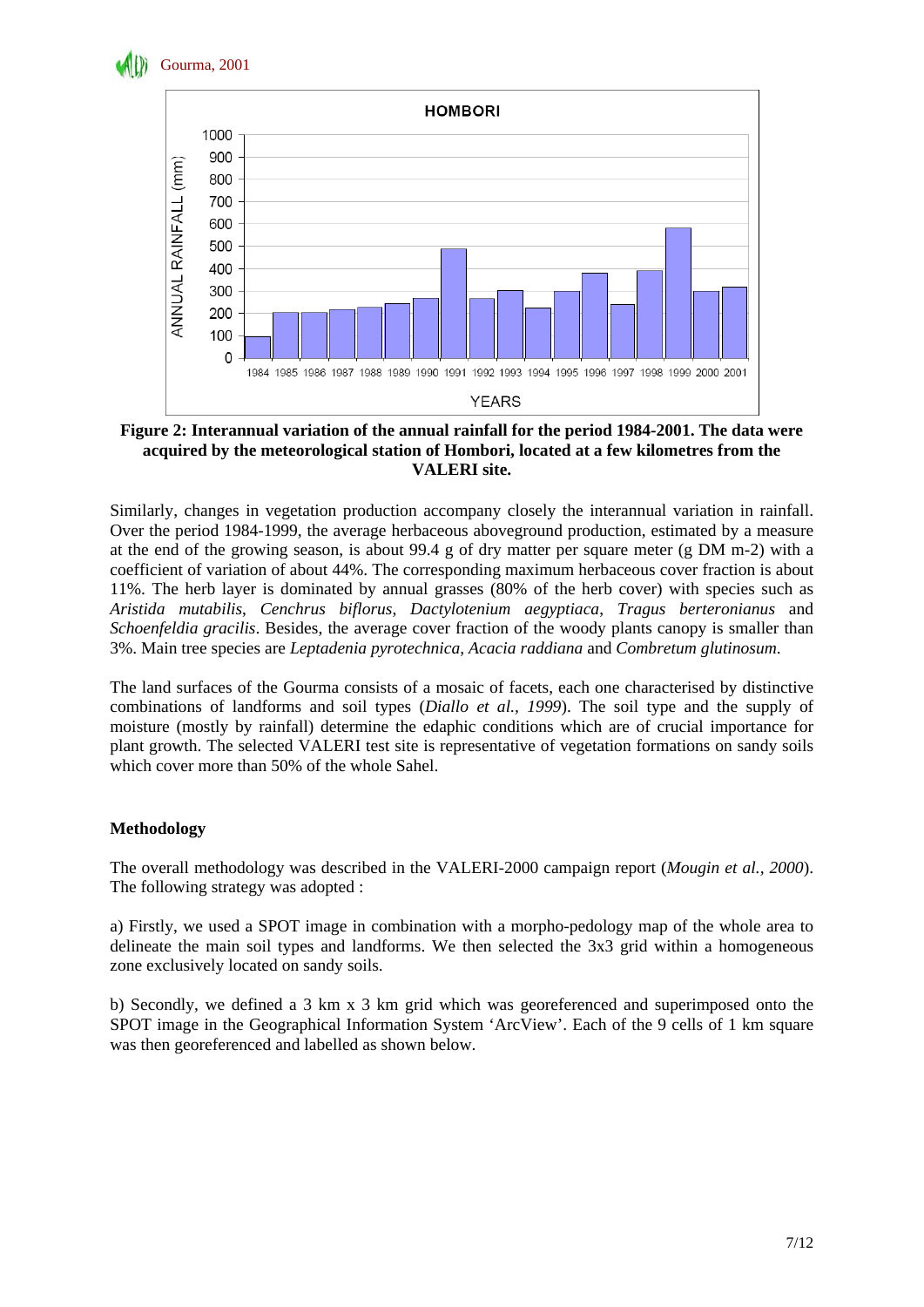

| 7     | $\overline{4}$ | 1              |
|-------|----------------|----------------|
| $8\,$ | 5              | $\overline{2}$ |
| 9     | 6              | 3              |

#### **Figure 3: Geometry of the 3 km x 3 km grid.**

c) In each cell, we defined a sampling line of 1 km long and oriented along the North-South direction. In the field, the 9 sampling lines were positioned with the help of a GPS. The corresponding coordinates are given in Annex 1. Observations and measurements were performed along the 9 sampling lines during the VALERI campaign.

d) Finally, we assumed the sampling line to be representative of the corresponding cell and we attributed the estimated mean and variance values to this cell.

#### **Sampling strategy**

Only the characteristics of the herb layer were measured during the 2001 campaign. Along the sampling line, the following parameters were estimated using a two level stratified random technique (*Hiernaux, 1992*):

- Above-ground herbage mass, *Bm* (g DM m-2)
- Vegetation cover fraction, *fcover* (%)
- Leaf Area Index, *LAI* (m² m-2)

The stratification of the site includes the following steps: a) Major differences in vegetation induced by terrain features were identified as facies sampled individually. b) Within each facies, four strata were systematically distinguished every meter on the basis of the apparent density of the herbaceous layer that is bare soil, and relatively low, medium and high density.

For each considered parameter, measurements were performed within 12 quadrats of 1 m x 1 m that were randomly positioned along the sampling line in order to get 3, 6 and 3 samples in the low, medium and high density stratum, respectively. In each quadrat, the floristic composition is noted, the vegetation cover fraction is visually estimated and the aboveground herbage mass is weighted after total clearance cutting and drying.

Along a sampling line, the mean value of a given parameter calculated for a given stratum is then weighted by the relative importance of the 4 strata and facies identified along the sampling line to get the estimated mean *X* :

$$
X = \sum_{i}^{n} (p_i \cdot x_i)
$$

Where *pi*, *xi* and *n* denotes the relative frequency of the stratum *i*, the mean value of the parameter measured for the stratum *i* and the total number of strata  $(n = 4)$ . The associated variance is calculated as (*Cook and Stubbendieck, 1987*):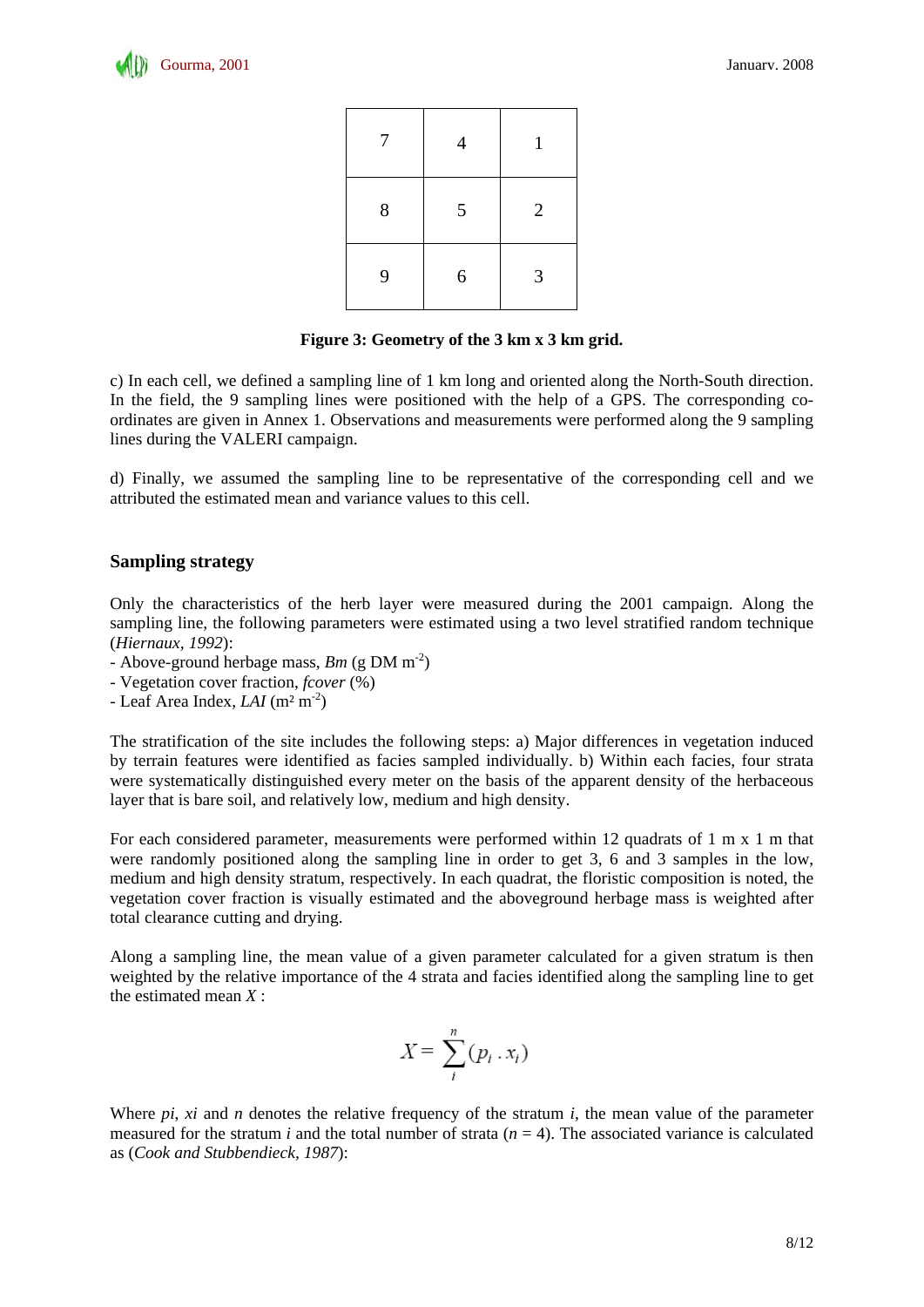

$$
Var(X) = \sum_{i}^{n} [p_i \cdot (s_i^2 / n_i)] + 1 / [\sum_{i}^{n} P_i] [\sum_{i}^{n} (p_i \cdot x_i^2) - x^2]
$$

Where  $s_i^2$ ,  $n_i$  and  $P_i$  are the variance of the considered parameter, the number of samples in the stratum  $i$  and the absolute frequency of the stratum  $i$ , respectively.

### **Results**

As indicated before, field measurements were carried out when the herbage layer was senescent just following peak mass. Accordingly, these measurements can provide an accurate estimation of the vegetation status around peak mass which occurred during DOY 243-253 (September 1-10).

#### *1) Herbage standing mass Bm*

For the 9 considered cells, the mean *herbage mass* is about 157.5 g DM m-2 which is twice the value found in 2000 (72.8 g DM m-2). In order to check the robustness of the selected methodology, we repeated twice the same sampling strategy over the cell #1 on September 28 and on October 3, respectively. Results show that the two estimations are not significantly different (158.4 g DM m-2 compared to 154.1 g DM m-2) with a difference smaller than 3%.

#### *2) Vegetation Cover Fraction fcover*

Only a visual estimation of the *vegetation cover fraction* was done. This parameter ranges from 10.3% to 14.2% with a mean value of 12.6% (10.5% in 2000).

#### *3) Leaf Area Index LAI*

The *LAI* was estimated from *herbage mass* (*Bm*) and *Specific Leaf Area* (*SLA*) measurements (see 2001 report). The resulting mean values for the 3 strata were then weighted by the respective cover fraction of each stratum to obtain the estimated *LAI* along a given sampling line.

The *LAI* is simply calculated as :

*LAI*  $(m^2 m^2) = Bm$  (g DM  $m^2$ ) . *SLA*  $(m^2 g^{\text{-1}} DM)$ 

The Specific Leaf Area, *SLA,* for the dominant herb and grass species was estimated during the 2000 campaign. Here, we used the same mean *SLA* values for herb and grass, respectively. The grass cover fraction was estimated to 87% in 2001 compared to 84% in 2000.

Estimated *LAI* range from 0.91 to 1.28 with a mean value of  $1.13 \text{ m}^2 \text{ m}^2$ .

Table I gives a synthesis of the 3 main vegetation parameters that were estimated at the scale of a 1 km long sampling line (and therefore at the scale of a 1km x 1 km cell).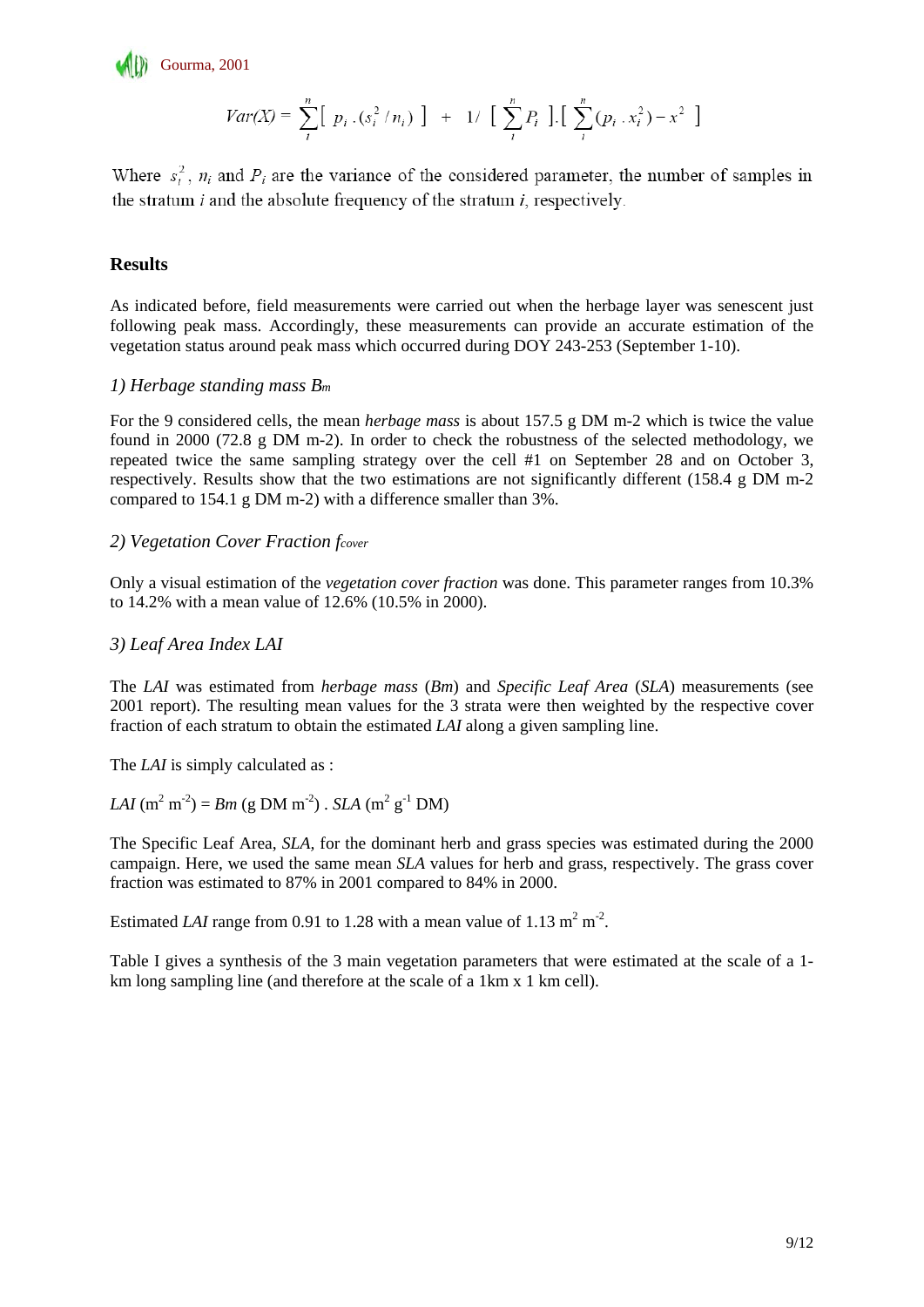

| Cell<br>#               | <b>Herbage Mass</b><br>$(g \text{ DM}/\text{m}^2)$ | $f_{cover}$<br>(%) | LAI<br>$(m^2/m^2)$ |
|-------------------------|----------------------------------------------------|--------------------|--------------------|
| 1                       | 154.1(5.6)                                         | 12.2               | 1.13(0.12)         |
| $\overline{2}$          | 133.1(5.2)                                         | 10.9               | 0.98(0.10)         |
| 3                       | 124.5(5.4)                                         | 10.3               | 0.91(0.10)         |
| $\overline{\mathbf{4}}$ | 175.9(6.6)                                         | 14.2               | 1.28(0.14)         |
| 5                       | 174.0(6.5)                                         | 13.9               | 1.27(0.14)         |
| 6                       | 170.0(6.3)                                         | 13.7               | 1.24(0.14)         |
| 7                       | 158.9(5.7)                                         | 12.4               | 1.16(0.12)         |
| 8                       | 166.4(6.0)                                         | 13.2               | 1.22(0.13)         |
| 9                       | 160.7(5.8)                                         | 12.6               | 1.17(0.13)         |
| Mean                    | 157.5(6.0)                                         | 12.6(1.3)          | 1.15(0.13)         |

**Table I: Estimated mean and standard deviation values of the vegetation parameters for the 9**  *fcover\** **and LAI\* are corrected values taking into account the decrease of herbage mass since the peak of standing mass.** 

#### **Conclusion**

The VALERI-2001 campaign took place at the end of the growing season when the herbaceous layer was senescent. Although no measurement on the green foliage has been made, the three following vegetation parameters have been accurately estimated : standing mass, vegetation cover and *LAI*. We can reasonably assume that these values are also valid for the period September 1-10, when the vegetation cover was at its maximum of greenness. This period can be retained for a comparison with satellite derived parameters.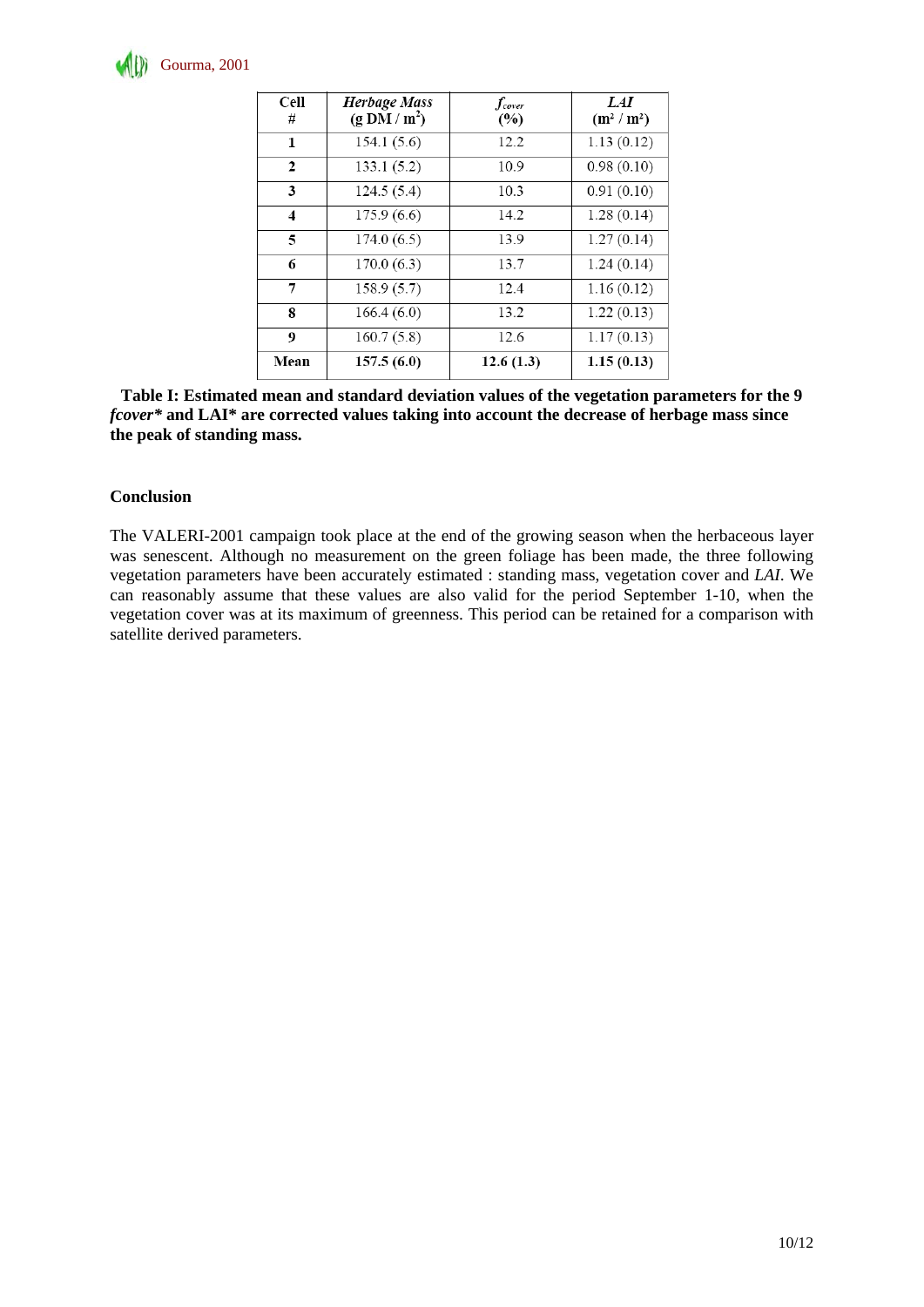

### **References**

. Cook and Stubbendieck, 1987, Range Research: Basic Problems and Techniques. Edited by the Society for Range Management.

. Diallo et al., 1999, Morpho-pédologie du Gourma. Programme de Recherche SSE, 19p.

. Hiernaux P., de Leeuw P.N. et Diarra L., 1992, Dynamique de la végétation sahélienne après sécheresse. Un bilan du suivi des sites pastoraux du Gourma en 1991. Document de travail